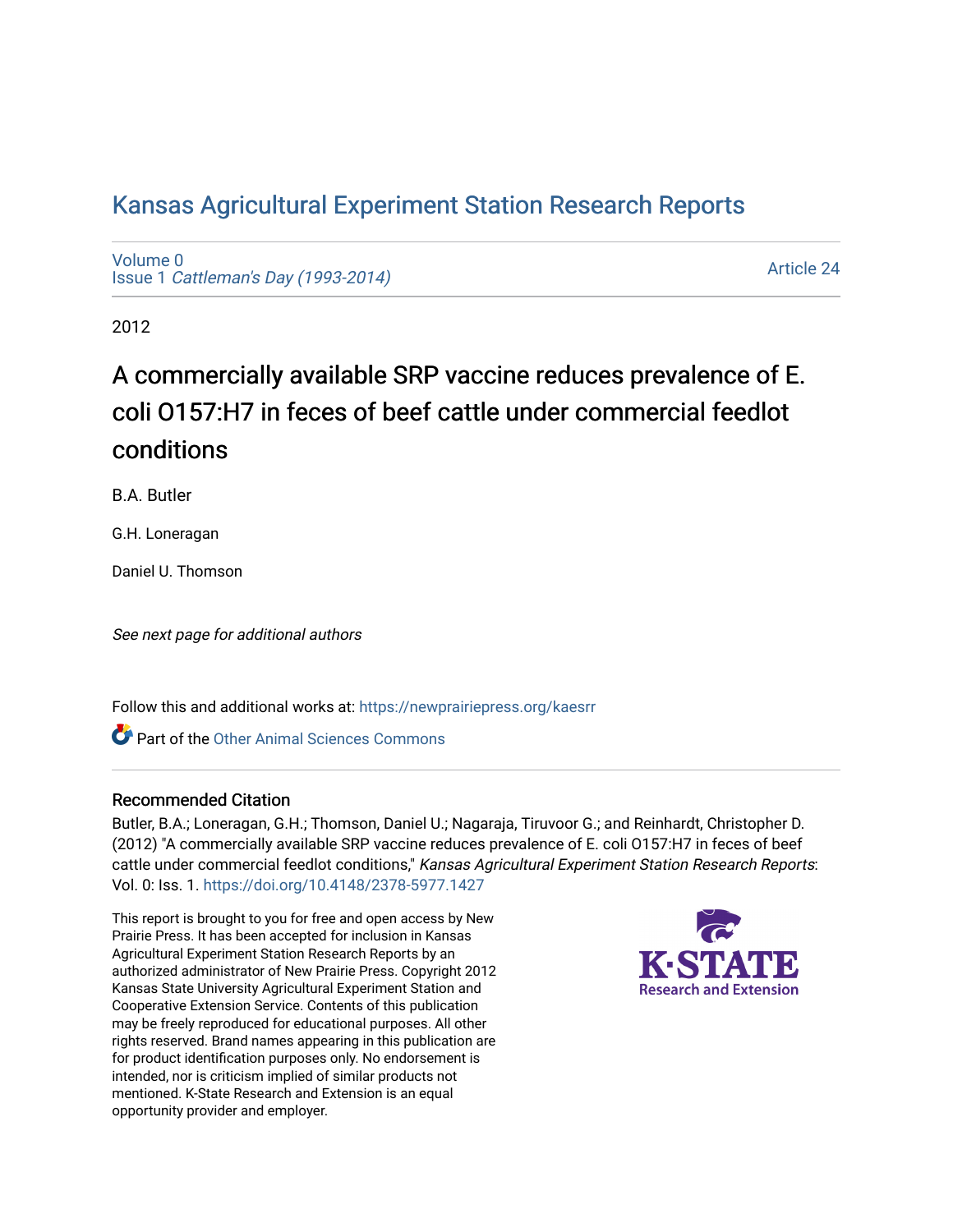## A commercially available SRP vaccine reduces prevalence of E. coli 0157:H7 in feces of beef cattle under commercial feedlot conditions

### **Abstract**

Of all food safety challenges facing the beef industry, Escherichia coli O157:H7 has consistently presented the greatest economic remonstrance to meat packers and retailers. Cattle naturally shed E. coli O157:H7 in their feces, and it is a source of carcass contamination at harvest. If contaminated trim enters the food supply and is subsequently prepared incorrectly, it can lead to the human condition known as hemorrhagic colitis. In children or elderly people, an E. coli O157:H7 infection may lead to a more serious form known as hemolytic uremic syndrome, which is potentially lethal. Although the majority of previous research has been dedicated to reduction in contamination post-harvest, recent focus has shifted to preharvest mitigation of E. coli O157:H7. Post-harvest procedures are effective, so there is less room for improvement than in pre-harvest mitigation. Also, reducing the E. coli O157 burden entering the plant may improve the efficacy of post-harvest tools and ultimately reduce human illness. Most previous research efforts have been focused on controlling E. coli within the abbatoir. Over the last 10 years, the National Cattlemen's Beef Association has estimated E. coli O157 to cost the industry \$2.67 billion. The E. coli O157 siderophore-receptor and porin-based (SRP) vaccine has been shown to reduce fecal shedding of E. coli in cattle in laboratory conditions as well as field conditions. In 2007, the vaccine received conditional licensure from the USDA. The objective of this study was to determine the efficacy of the SRP vaccine by (1) quantifying the prevalence of E. coli O157:H7 in vaccinated cattle under field conditions and (2) monitoring anti-SRP antibody titer levels immediately prior to harvest.

### Keywords

Cattlemen's Day, 2012; Kansas Agricultural Experiment Station contribution; no. 12-231-S; Report of progress (Kansas State University. Agricultural Experiment Station and Cooperative Extension Service); 1065; Beef Cattle Research, 2012 is known as Cattlemen's Day, 2012; Beef; E. coli O157:H7; Commerical feedlot; SRP Vaccine

### Creative Commons License



This work is licensed under a [Creative Commons Attribution 4.0 License](https://creativecommons.org/licenses/by/4.0/).

### Authors

B.A. Butler, G.H. Loneragan, Daniel U. Thomson, Tiruvoor G. Nagaraja, and Christopher D. Reinhardt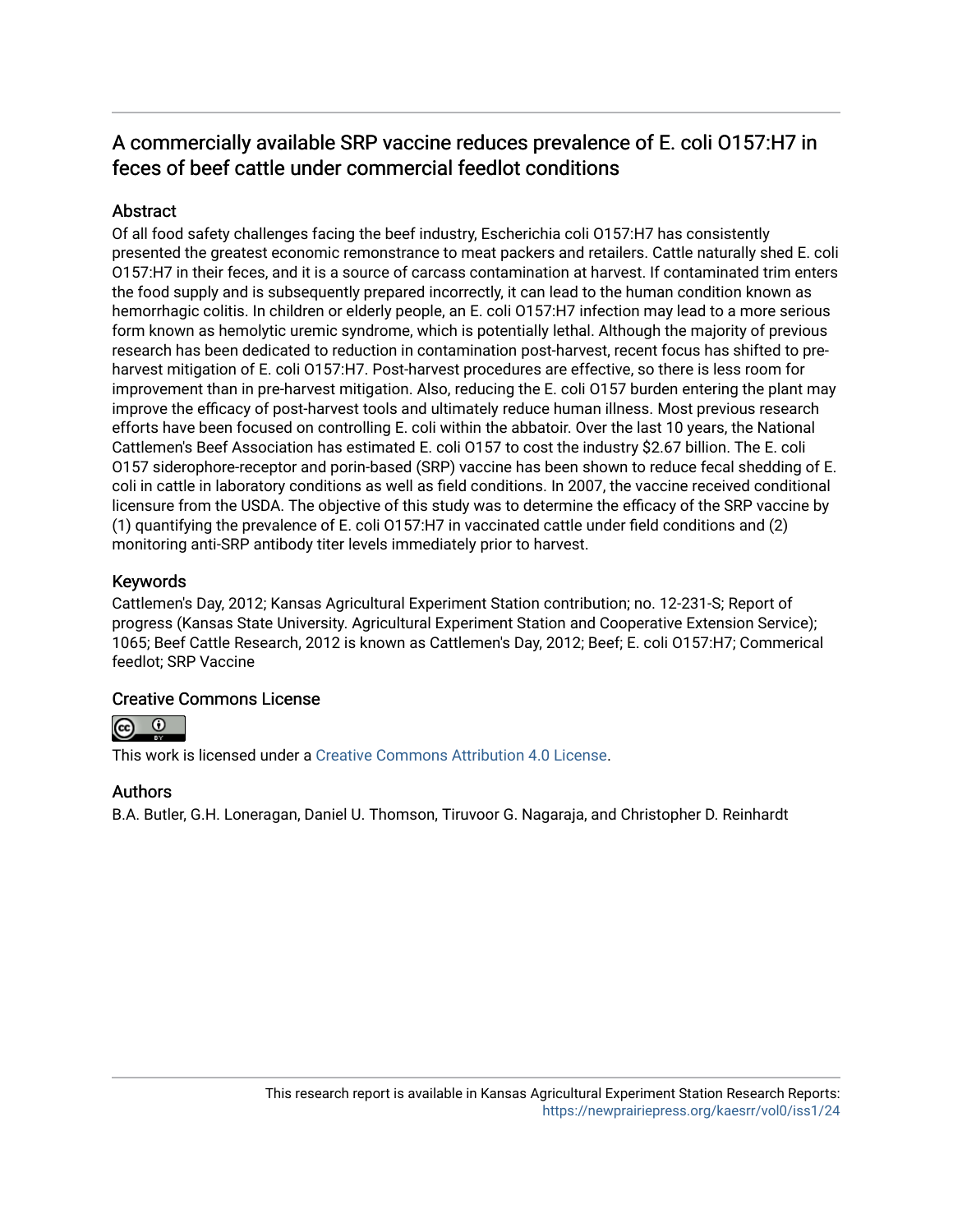# A Commercially Available SRP Vaccine Reduces Prevalence of *E. coli* O157:H7 in Feces of Beef Cattle Under Commercial Feedlot Conditions

*B.A. Butler, D.U. Thomson, T.G. Nagaraja, G.H. Loneragan1 , and C.D. Reinhardt*

## Introduction

Of all food safety challenges facing the beef industry, *Escherichia coli* O157:H7 has consistently presented the greatest economic remonstrance to meat packers and retailers. Cattle naturally shed *E. coli* O157:H7 in their feces, and it is a source of carcass contamination at harvest. If contaminated trim enters the food supply and is subsequently prepared incorrectly, it can lead to the human condition known as hemorrhagic colitis. In children or elderly people, an *E. coli* O157:H7 infection may lead to a more serious form known as hemolytic uremic syndrome, which is potentially lethal. Although the majority of previous research has been dedicated to reduction in contamination post-harvest, recent focus has shifted to pre-harvest mitigation of *E. coli* O157:H7. Post-harvest procedures are effective, so there is less room for improvement than in pre-harvest mitigation. Also, reducing the *E. coli* O157 burden entering the plant may improve the efficacy of post-harvest tools and ultimately reduce human illness.

Most previous research efforts have been focused on controlling *E. coli* within the abbatoir. Over the last 10 years, the National Cattlemen's Beef Association has estimated *E. coli* O157 to cost the industry \$2.67 billion. The *E. coli* O157 siderophore-receptor and porin-based (SRP) vaccine has been shown to reduce fecal shedding of *E. coli* in cattle in laboratory conditions as well as field conditions. In 2007, the vaccine received conditional licensure from the USDA. The objective of this study was to determine the efficacy of the SRP vaccine by (1) quantifying the prevalence of *E. coli* O157:H7 in vaccinated cattle under field conditions and (2) monitoring anti-SRP antibody titer levels immediately prior to harvest.

## Experimental Procedures

Beef cattle from 10 commercial feedlots located in Nebraska and Colorado were used in the field trial, with a total of 200,000 animals enrolled in the study. Feedlots were randomly assigned to 1 of 2 treatments: (1) all incoming cattle were injected with 2 ml of SRP *E. coli* O157:H7 vaccine (Pfizer Animal Health, New York, NY) subcutaneously at arrival and again at time of re-implant (approximately 100 days prior to harvest) or (2) all incoming cattle were used as controls and did not receive the vaccine. Feedlots were assigned letters (A–J), and samples were labeled with the appropriate feedyard letter code, sample number, and sampling date to blind laboratory personnel to treatment assignment.

<sup>&</sup>lt;sup>1</sup> Department of Animal and Food Sciences, Texas Tech University, Lubbock.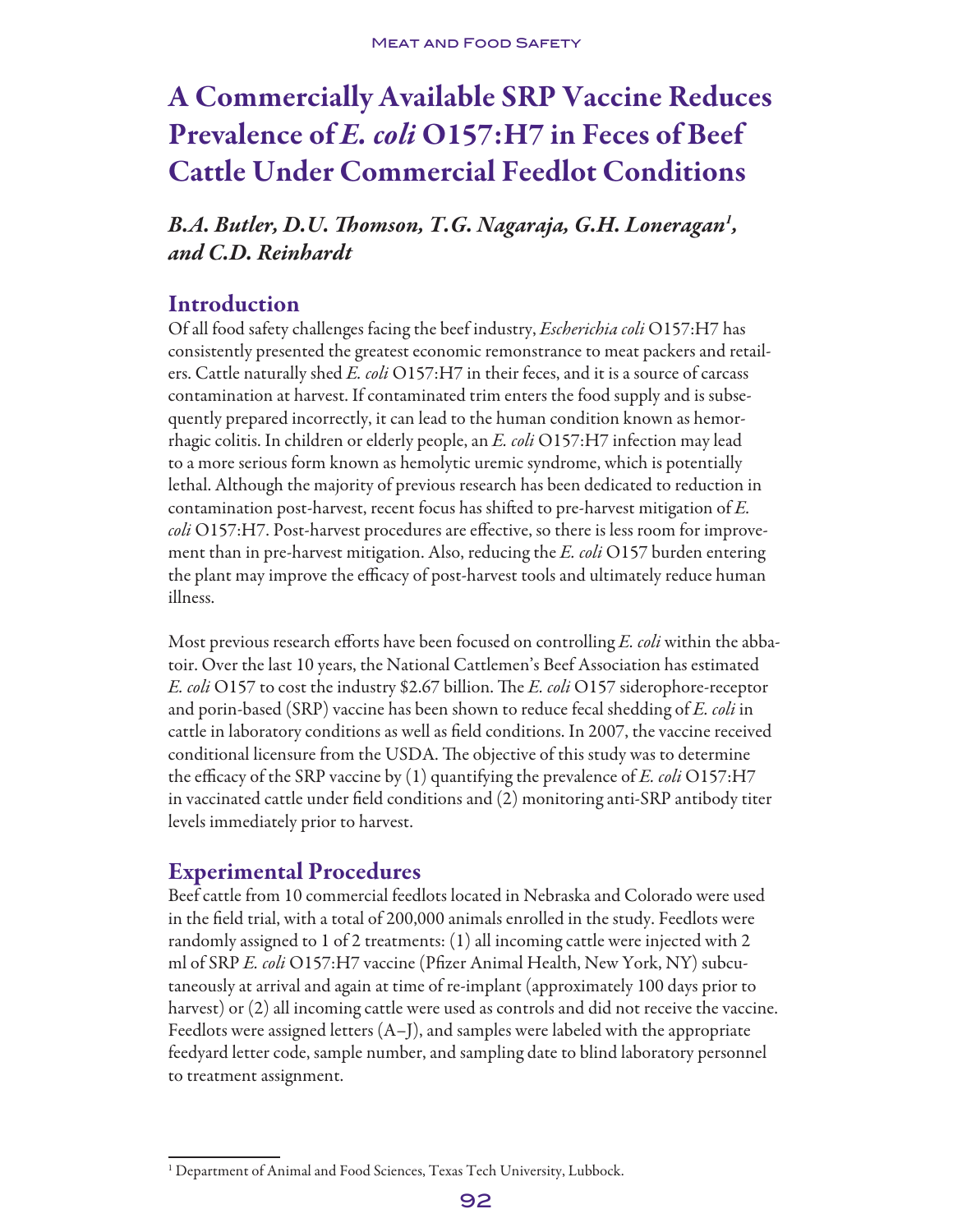Cattle were housed in pens with pipe-and-cable fences, concrete feed bunks, and automatic waterers. Approximately 80 to 120 cattle were housed in each pen, depending on bunk space availability. Cattle did not co-mingle during the study. Cattle were fed a similar ration at all feedyards, consisting of a mixture of high-energy grains, roughage, and supplement.

Upon arrival, cattle were unloaded into an arrival pen and allowed to rest for 24 hours prior to processing. The next morning, cattle were processed, subjected to normal processing procedures (vaccination, deworming, and administration of a steroid implant), and administered the 2-ml dose of SRP *E. coli* O157 vaccine. Per label, the vaccine was administered subcutaneously in the neck. As part of the 2-dose regimen, cattle received a second 2-ml dose of the SRP vaccine at time of re-implant, which varied from 1 to 3 months after initial vaccination (approximately 80 to 100 days before harvest).

Pen floor fecal samples were taken from feedyards at 4 sampling intervals over the course of the summer (May, June, July, and August) of 2010. Within each feedyard, 5 pens of market-ready cattle were selected for sampling each week; cattle within these pens were shipped to the abbatoir the following week. Samples from 20 fresh fecal pats were collected using a clean spoon, cup, and lid. A 0.35-oz fecal sample was collected, and the sample cup was labeled and sealed in a plastic bag. The sealed bags containing the sealed sample cups were stored on ice in coolers. After sampling, coolers shipped overnight to the Epitopix laboratory in Willmar, MN, for microbiological analysis.

Coinciding with the fecal sample collection, pre-harvest blood samples were taken from cattle entering the packing plant. Samples were collected on 3 occasions throughout the summer (June, July, and August). For each sampling month, 1 lot of 5 animals representing each feedyard was sampled. Samples were shipped frozen on dry ice to Epitopix laboratory for anti-SRP antibody determination using enzyme-linked immunosorbant assay.

Pen-level prevalence of *E. coli* O157:H7 was converted to odds ratios, and these values were log transformed for statistical analysis. This statistical design entailed a repeated measure on the feedyard. Outcomes of interest were modeled using categorical linear regression techniques. Pen-level binomial response variables were analyzed using the LOGIT format of PROC GLIMMIX in SAS (SAS Inc., Cary, NC).

For fecal samples, 2 statistical models were found to be relevant in this trial. The first model took into account the random effect of feedyard, which incorporates interdependency between animals within a pen, as well as the interdependence of pens within the feedyard. This model revealed an interaction between feedyards and sampling month, so a second model was created to force this interaction into the model as a random variable. For the second model to converge, the random effect of feedyard was removed. From these models, least squared means were computed to determine statistical significance. Means were considered different using a protected F-test with  $\alpha = 0.10$ .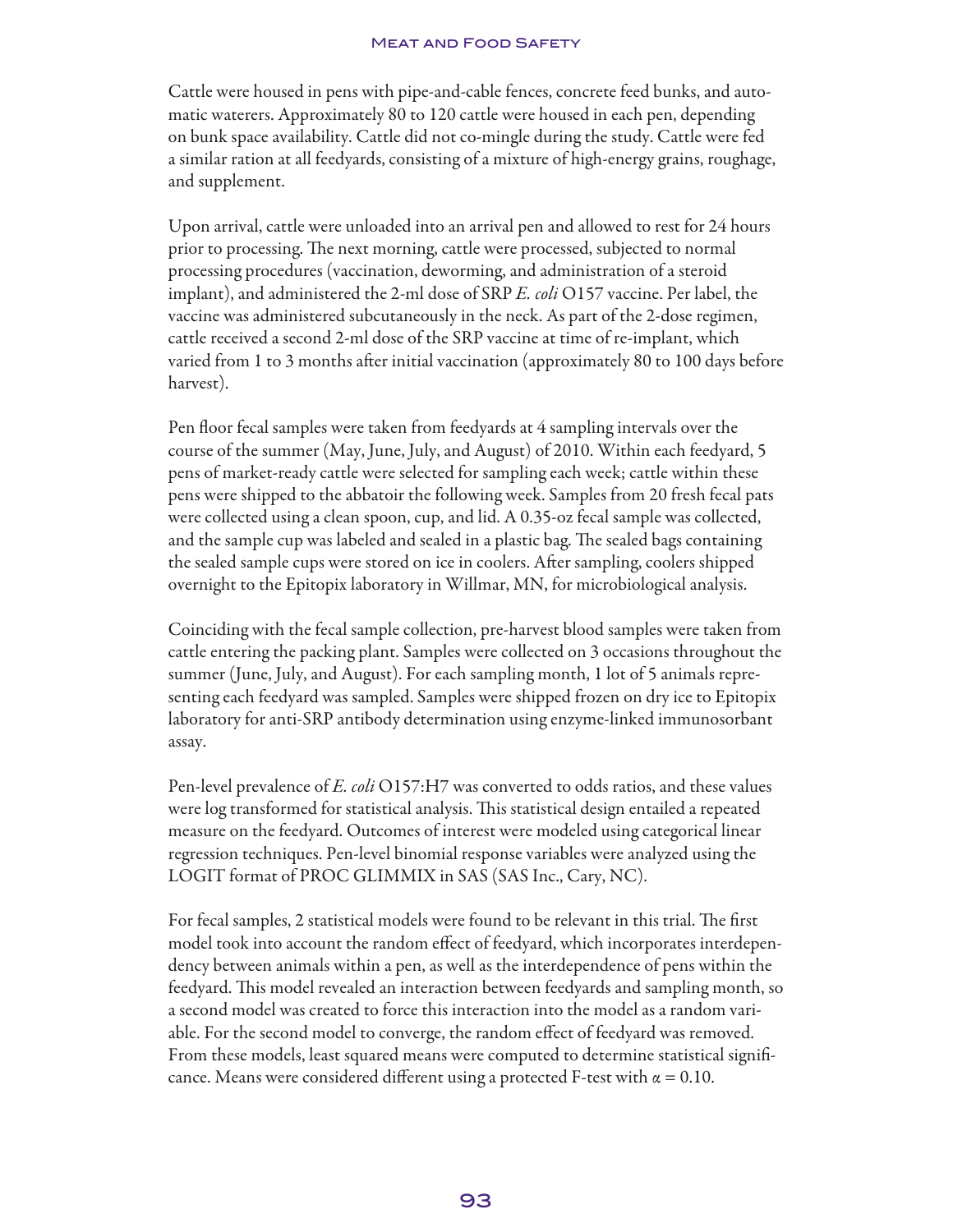## Results and Discussion

A significant vaccine status × sampling time interaction occurred for prevalence of *E. coli* O157:H7 in the feces of cattle  $(P = 0.0004)$ . After accounting for this interaction, prevalence of *E. coli* O157:H7 was lower in the feces of vaccinated cattle (12.83%) when compared with feces of control cattle  $(20.25\%; P = 0.07; \text{Figure 1}).$  This model demonstrates a reduction in *E. coli* O157 shedding with the use of 2 sequential doses of SRP vaccine. Prevalence was also lower in May than in June, July and August (Figure 2).

Anti-SRP antibody titer level was higher in vaccinates (0.622) versus controls (0.075; *P* < 0.001; Figure 3). Titers were also compared within the vaccinate cohort by days on feed since last vaccination. Cattle were placed into 1 of 3 bins based on the length of time since receiving the second vaccination. There was no difference in sample:positive ratios among the 3 groups.

Because vaccinated cattle demonstrated elevated titers when sampled at the packing plant immediately prior to harvest, the vaccine is effective at inducing a prolonged immune response throughout the feeding period. There was no difference in titer response with increasing days on feed following the final vaccination (Figure 4). Regardless of how many days prior to harvest calves were vaccinated, a measurable anti-SRP antibody response was evident at the time of slaughter. Results of this study suggest that a simple ELISA blood test at harvest could be used as a tool for vaccination compliance.

## **Implications**

Vaccination of feedlot cattle with SRP *E. coli* vaccine may be an effective tool to reduce the prevalence of *E. coli* O157:H7 in feedlot cattle upon arrival at the packing plant, reducing the risk of foodborne illness from beef products.



Figure 1. Effect of SRP technology on *E. coli* O157:H7 prevalence in feeder cattle (vaccinates vs. control,  $P = 0.07$ ).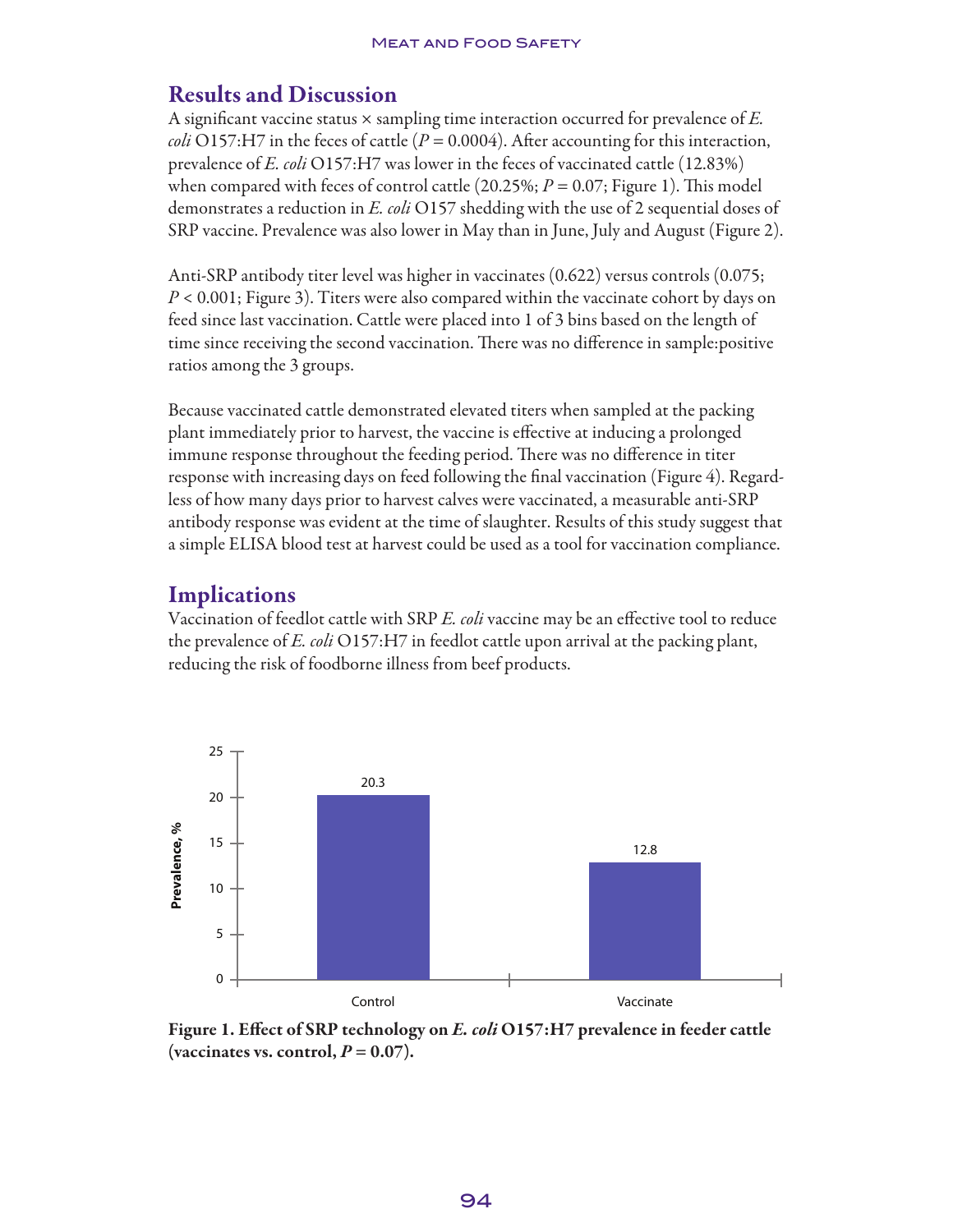#### Meat and Food Safety



Figure 2. Prevalence of *E. coli* O157:H7 in feeder cattle during summer months (effect of month,  $P = 0.04$ ).



Figure 3. Effect of SRP vaccination on serum anti-*E. coli* O157:H7 sample:positive (S:P) ratio in feeder cattle (vaccinates vs. controls, *P* < 0.01).